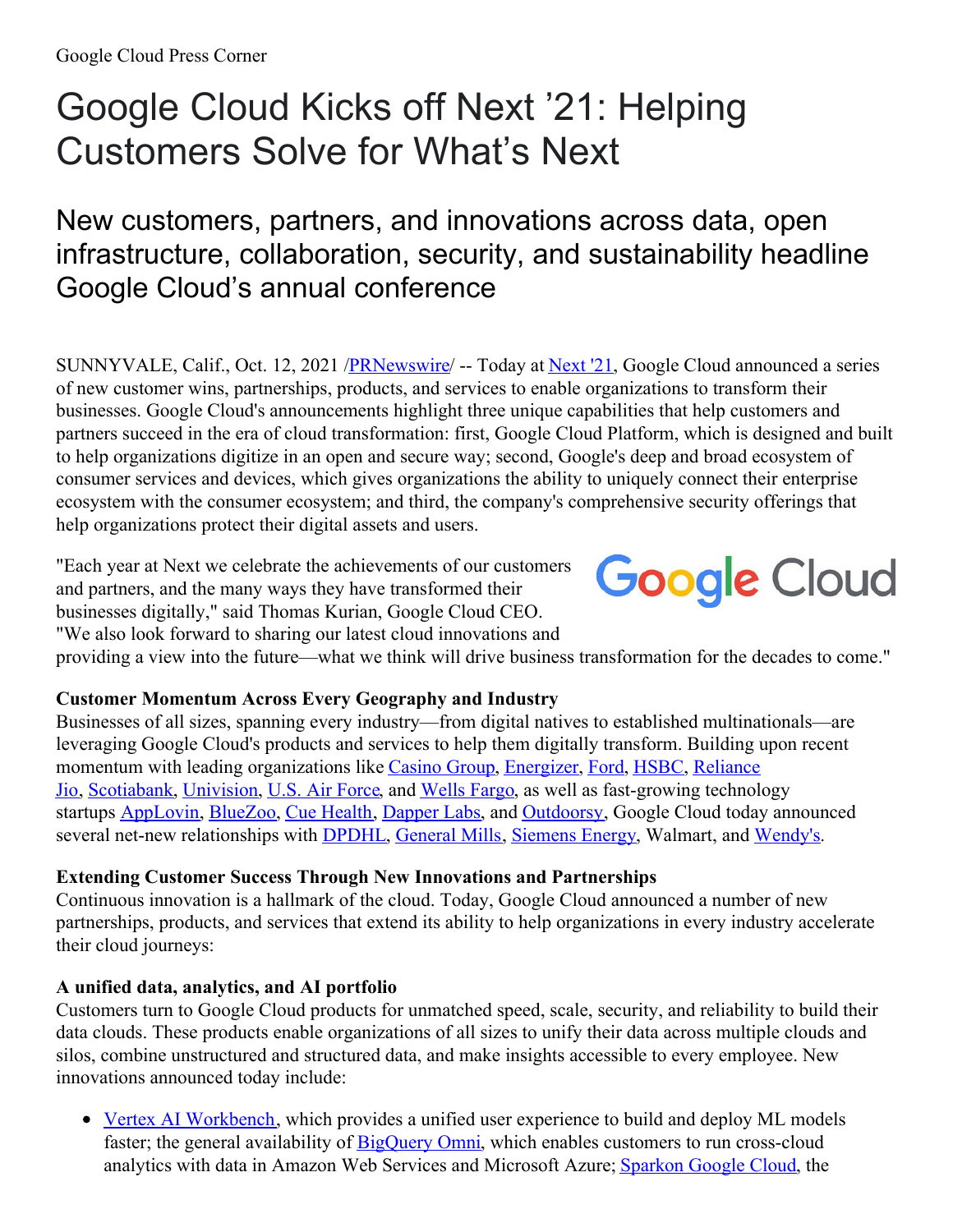industry's first autoscaling and serverless Spark service; and a new [PostgreSQL](https://c212.net/c/link/?t=0&l=en&o=3319222-1&h=296844050&u=https%3A%2F%2Fcloud.google.com%2Fspanner&a=Cloud+Spanner) interface for Cloud Spanner.

Additionally, to help organizations make better decisions with real-time data, Google Cloud [announced](https://c212.net/c/link/?t=0&l=en&o=3319222-1&h=2811764410&u=https%3A%2F%2Fcloud.google.com%2Fblog%2Ftopics%2Fpartners%2Fgoogle-cloud-partners-at-next-2021&a=announced) partnerships with Collibra, Databricks, Fivetran, Informatica, Tableau, and Trifacta.

#### **An open cloud that runs anywhere**

Organizations are turning to Google Cloud because of its cutting-edge performance, migration tools, and serverless and container capabilities that make modernization easy. Google Cloud offers a multi-cloud strategy and consistent developer experience, built on open source, that allows customers to write once and deploy anywhere. To accelerate cloud deployments regardless of location, Google Cloud today announced:

- Google [Distributed](https://c212.net/c/link/?t=0&l=en&o=3319222-1&h=1595671624&u=https%3A%2F%2Fcloud.google.com%2Fblog%2Ftopics%2Fhybrid-cloud%2Fannouncing-google-distributed-cloud-edge-and-hosted&a=Google+Distributed+Cloud%2C) Cloud, which extends Google Cloud's infrastructure and services to edge locations and customer data centers with an Anthos-managed control plane.
- An expanded partnership with NetApp, who is our primary partner supporting Google Distributed Cloud's storage infrastructure.
- Elastic and MongoDB are also making their support for Google Private Service Connect generally available, allowing customers to privately, securely, and quickly connect their cloud networks to services like Elastic Cloud and MongoDB Atlas.

#### **Collaboration across every facet of the hybrid workplace**

Google Cloud is committed to providing services, products, and partnerships that will help enable secure and productive hybrid work for organizations of all types. Google Workspace enables more than 3 billion users to communicate and collaborate, regardless of where they are, by creating a digital location for work. It helps increase productivity through assistive tools like Smart Canvas, and delivers a seamless user experience across products like Docs, Gmail, Meet, and Chat to address the unique requirements of front-line workers. Today, Google Cloud is [announcing](https://c212.net/c/link/?t=0&l=en&o=3319222-1&h=1180591777&u=https%3A%2F%2Fcloud.google.com%2Fblog%2Fproducts%2Fworkspace%2Fannouncing-new-ways-to-build-and-integrate-applications-in-google-workspace&a=announcing):

- A new Atlassian Jira integration that helps people easily create new tickets and monitor issues within the platform.
- A new Gmail AppSheet integration that allows anyone—even non-coders—to build email apps for tasks like budget approvals, vacation requests and more.
- An expanded [partnership](https://c212.net/c/link/?t=0&l=en&o=3319222-1&h=2705870961&u=https%3A%2F%2Fwww.citrix.com%2Fnews%2Fannouncements%2Foct-2021%2Fcitrix-google-cloud-team-deliver-future-hybrid-work.html&a=expanded+partnership) with Citrix to ensure that distributed and hybrid workers have easy, secure, and low-latency access to virtualized applications and desktops from anywhere, with management controls from Citrix and Google Cloud's global infrastructure.
- New security innovations in Google Workspace, including client-side encryption for Meet that gives customers control over encryption keys, and Data Loss Prevention (DLP) for Chat to prevent sensitive information from leaking outside an organization.

### **Keeping users, applications, and data safe online**

Whether it's securely operating global services like Google Workspace, Gmail, and YouTube, eliminating vulnerabilities with our Zero Trust approach, or leveraging data analytics and machine learning for threat detection, Google has decades of experience in pioneering differentiated approaches to security. To address the unprecedented security challenges that organizations face today, Google Cloud is making two announcements:

- The new Google [Cybersecurity](https://c212.net/c/link/?t=0&l=en&o=3319222-1&h=343743073&u=https%3A%2F%2Fwww.googlecloudpresscorner.com%2F2021-10-12-Google-Announces-Cybersecurity-Action-Team-to-Support-the-Security-Transformations-of-Public-and-Private-Sector-Organizations&a=Google+Cybersecurity+Action+Team) Action Team comprised of experts from across Google who will leverage Google's own security best practices to guide, educate, and inform organizations. From developing a roadmap and implementation, to responding to a major incident, to engineering new solutions as the threat landscape changes, this team will help shape customers' security transformations.
- The new Work Safer [program](https://c212.net/c/link/?t=0&l=en&o=3319222-1&h=1475330871&u=https%3A%2F%2Fwww.googlecloudpresscorner.com%2F2021-10-12-Google-Launches-Work-Safer-Protecting-Organizations-from-Increasing-Cybersecurity-Threats-in-Todays-Hybrid-Work-Environment&a=Work+Safer+program) will help organizations, especially those without in-house security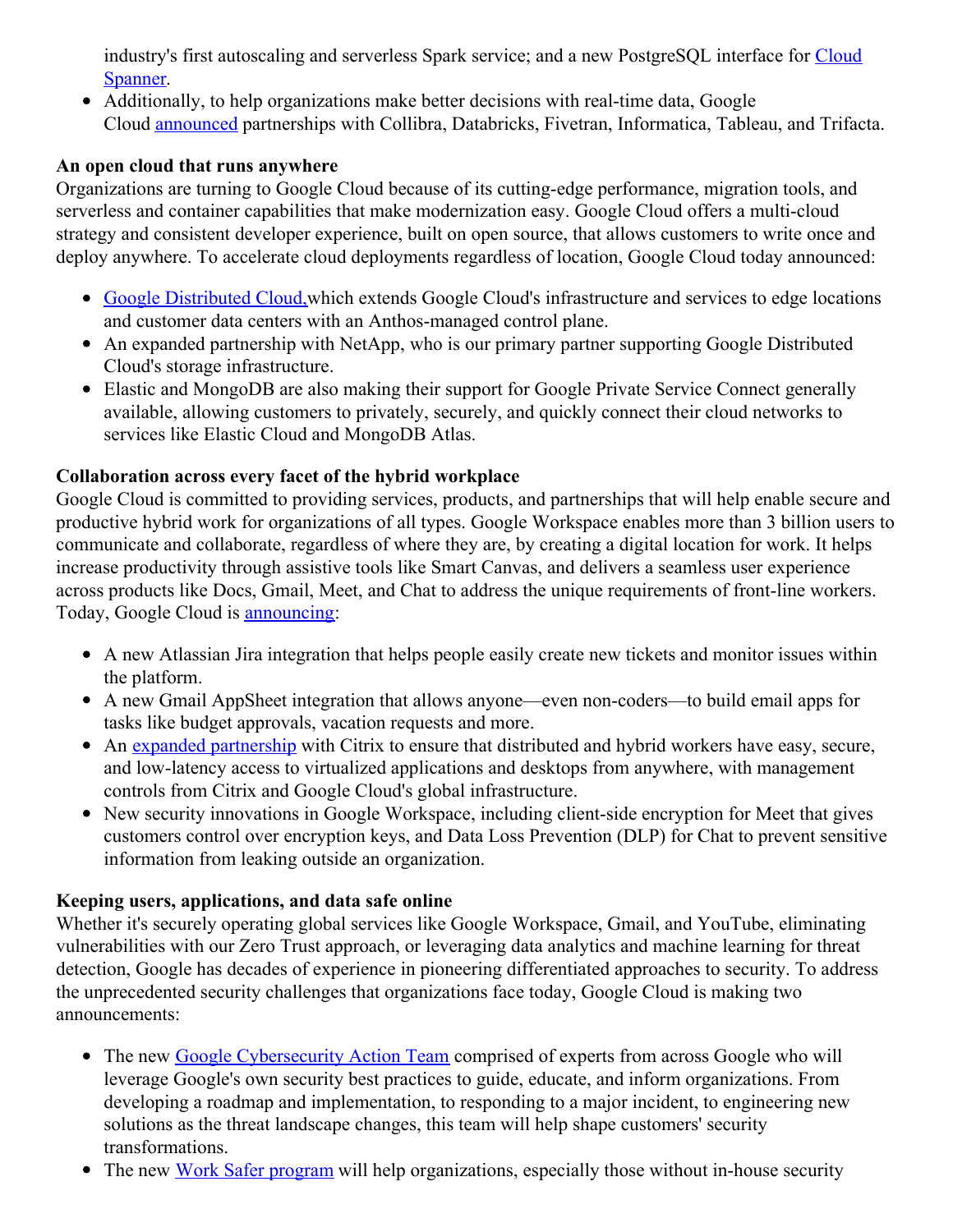expertise, quickly achieve a stronger security posture in today's hybrid work environment. Work Safer provides best-in-class security for email, meetings, messaging and more by bringing Google Workspace together with other industry-leading Google products and solutions from CrowdStrike and Palo Alto Networks.

#### **Scaling the Cleanest Cloud in the Industry**

Last year, Google made its biggest [sustainability](https://c212.net/c/link/?t=0&l=en&o=3319222-1&h=3316333659&u=https%3A%2F%2Fblog.google%2Foutreach-initiatives%2Fsustainability%2Four-third-decade-climate-action-realizing-carbon-free-future%2F&a=biggest+sustainability+commitment+yet) commitment yet: to operate on 24/7 carbon-free energy across its offices and data centers by 2030. And earlier this year, Google Cloud introduced a way for customers to choose the cleanest regions to run their workloads. Today, the company is [announcing](https://c212.net/c/link/?t=0&l=en&o=3319222-1&h=408822856&u=https%3A%2F%2Fcloud.google.com%2Fblog%2Ftopics%2Fsustainability%2Fnew-tools-to-measure-and-reduce-your-environmental-impact&a=announcing) an expansion of its carbon-free solutions portfolio and partnerships that will help customers reduce their carbon footprints:

- **Carbon Footprint** is a new tool that reports on the carbon emissions associated with each customer's Google Cloud Platform usage, enabling them to measure, track, and report on the progress against their climate goals. It is available to every user in the Google Cloud Console, at no charge.
- **Unattended Project Recommender** uses machine learning to identify and flag projects that are likely abandoned, so that organizations can choose to easily delete them, in turn saving money and mitigating security risks. Customers will soon be able to estimate the carbon emissions saved by removing these idle resources.
- **Google Earth Engine** is now available in preview as part of Google Cloud Platform. Combined with other geospatial-enabled products like BigQuery, Cloud AI, and Google Maps Platform, Earth Engine enables companies to track, monitor, and predict changes in the Earth's surface due to extreme weather events or human-caused activities, helping them save on operational costs, mitigate, and better manage risks—all to help them become more resilient to climate change threats.
- A new [partnership](https://c212.net/c/link/?t=0&l=en&o=3319222-1&h=736576649&u=https%3A%2F%2Fwww.googlecloudpresscorner.com%2F2021-10-12-Google-Cloud-Launches-Partnership-Initiative-to-Help-Global-Organizations-Improve-Sustainability-and-Better-Understand-Climate-Change&a=new+partnership+initiative) initiative with leading data and application providers to help global businesses and governments accelerate their sustainability programs and better understand the impacts of climate change. **Carto, Climate Engine, Geotab, NGIS,** and **Planet** will bring their core applications and more than 50 petabytes of satellite imagery, demographics, mobility, and telematics data to Google Cloud, helping customers deploy and access applications and data at global scale and make more datadriven decisions with BigQuery and Earth Engine.

All of this innovation is taking place on Google Cloud's leading infrastructure, which delivers the capacity and performance customers need. This year, Google Cloud opened four new regions in [Warsaw](https://c212.net/c/link/?t=0&l=en&o=3319222-1&h=4262476815&u=https%3A%2F%2Fcloud.google.com%2Fblog%2Fproducts%2Finfrastructure%2Fgoogle-cloud-region-in-warsaw-poland-is-now-open&a=Warsaw), [Delhi](https://c212.net/c/link/?t=0&l=en&o=3319222-1&h=4279958981&u=https%3A%2F%2Fcloud.google.com%2Fblog%2Fproducts%2Finfrastructure%2Fgoogle-cloud-region-in-delhi-ncr-is-now-open&a=Delhi), [Melbourne](https://c212.net/c/link/?t=0&l=en&o=3319222-1&h=4293096145&u=https%3A%2F%2Fcloud.google.com%2Fblog%2Fproducts%2Finfrastructure%2Fthe-google-cloud-region-in-melbourne-is-now-open&a=Melbourne), and [Toronto](https://c212.net/c/link/?t=0&l=en&o=3319222-1&h=553429579&u=https%3A%2F%2Fcloud.google.com%2Fblog%2Fproducts%2Finfrastructure%2Fgoogle-cloud-toronto-region-now-open&a=Toronto). Now, with its global footprint of 28 regions with multiple availability zones, Google Cloud has the largest and lowest latency network among hyperscale cloud providers. The company has also announced 10 future regions in Berlin-Brandenburg; Columbus, Ohio; Israel; Madrid; Milan; Paris; Santiago; Saudi Arabia; and Turin.

For more on Google Cloud [announcements](https://c212.net/c/link/?t=0&l=en&o=3319222-1&h=110739026&u=https%3A%2F%2Fwww.googlecloudpresscorner.com%2Flatest-news&a=press+corner) during Next, please visit the [Google](https://c212.net/c/link/?t=0&l=en&o=3319222-1&h=2844525497&u=https%3A%2F%2Fc212.net%2Fc%2Flink%2F%3Ft%3D0%26l%3Den%26o%3D3289575-1%26h%3D3730920398%26u%3Dhttps%253A%252F%252Fcloud.google.com%252Fblog%252F%253Futm_source%253Dwire%2526utm_medium%253Ddisplay%2526utm_campaign%253DFY21-press-release-related-content-links%2526utm_content%253Dblog-cloud-blog-home%26a%3Dblog&a=Google+Cloud+blog) Cloud blog or our press corner.

#### **Additional Resources**

• Google Cloud Next [Event](https://c212.net/c/link/?t=0&l=en&o=3319222-1&h=2621063612&u=https%3A%2F%2Fcloud.withgoogle.com%2Fnext&a=Event+Site) Site

**About Google Cloud:** Google Cloud accelerates organizations' ability to digitally transform their business with the best infrastructure, platform, industry solutions and expertise. We deliver enterprise-grade solutions that leverage Google's cutting-edge technology – all on the cleanest cloud in the industry. Customers in more than 200 countries and territories turn to Google Cloud as their trusted partner to enable growth and solve their most critical business problems.